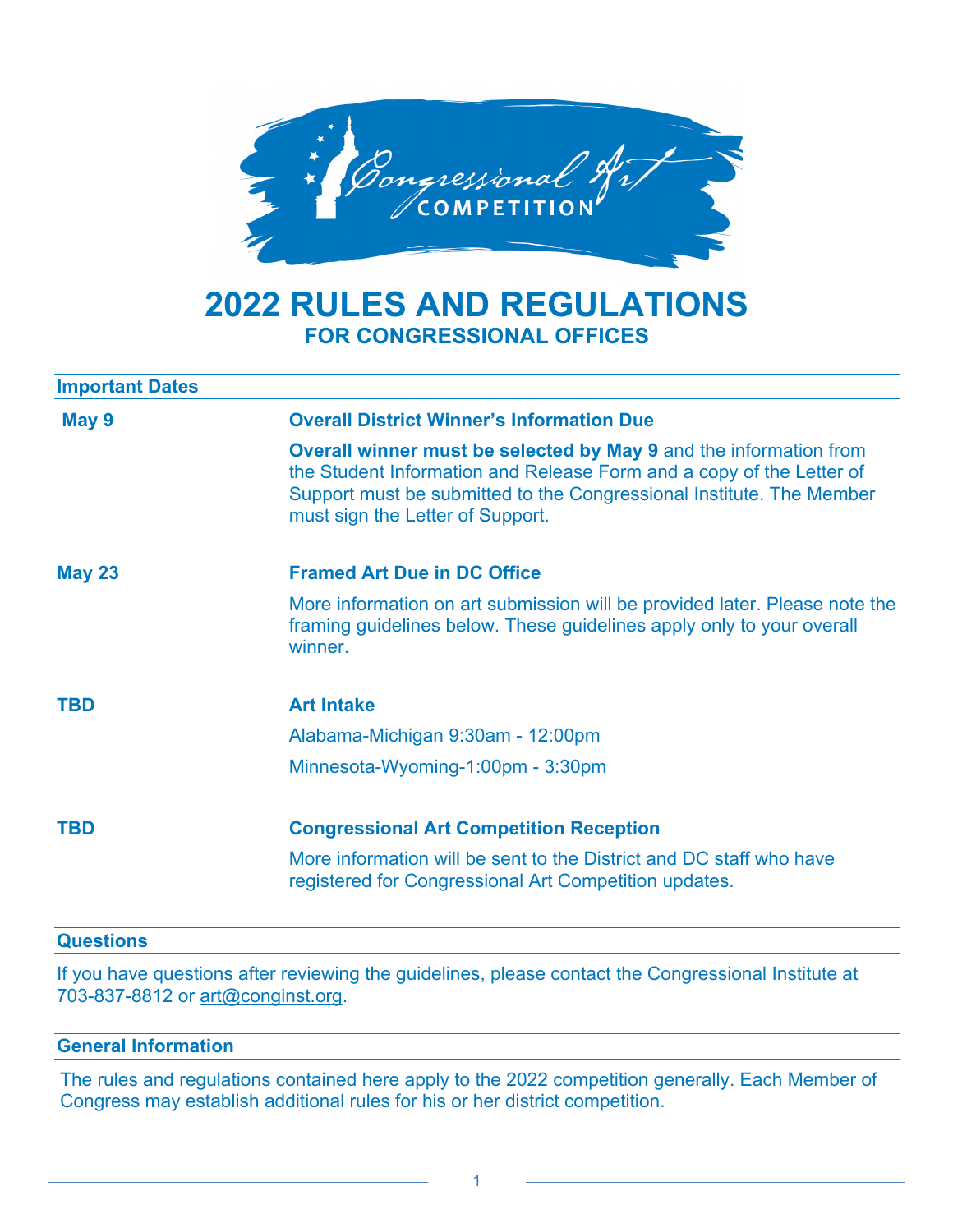The competition is open to high school students. Members may choose whether to include  $7<sup>th</sup>$  and  $8<sup>th</sup>$ grade students in the art competition if schools located in their districts house  $7<sup>th</sup>$  through 12<sup>th</sup> grades on one campus.

Each Member of Congress may designate one first-place winner for display in the Cannon Tunnel. Official resources are to be used only to the extent authorized by the Committee on House Administration and the Committee on Ethics. For guidance, please contact the Committee on House Administration at 202-226-0647 and/or the Committee on Ethics at 202-225-7103.

To allow artwork to hang in the Cannon Tunnel to the U.S. Capitol, the following rules are enforced:

- o All artwork must be framed according to the appropriate framing guidelines, listed below.
- o Artwork must conform to these restrictions:
	- Artwork must be two-dimensional
	- § Artwork can be **no larger** than 26 inches high, 26 inches wide, and 4 inches deep, **including the frame**.
	- § No framed piece should weigh more than 15 pounds.
	- Accepted mediums for the two-dimensional artwork are as follows:
		- Paintings: oil, acrylics, watercolor, etc.
		- Drawings: colored pencil, pencil, ink, marker, pastels, charcoal (It is recommended that charcoal and pastel drawings be fixed.)
		- Prints: lithographs, silk screen, block prints
		- Mixed Media: use of more than two mediums such as pencil, ink, watercolor, etc.
		- Collages (must be two dimensional)
		- Computer-generated art
		- Photographs
	- Each entry must be original in concept, design, and execution and may not violate U.S. copyright laws. Any entry that has been copied from an existing photo or image (including a painting, graphic, or advertisement), that was created by someone other than the student is a violation of the competition rules and **will not** be accepted.
	- Work entered must be in the original medium (that is, not a scanned reproduction of a painting or drawing).
- o Artwork is due to your Washington, DC office by **May 23**. Do not ship the artwork directly to your Washington office. It will be held up in the mail screening process and might be damaged or delayed. Instead, ship it to the home of a DC staffer or to a FedEx or UPS pick-up location.
- o We will collect the artwork on **TBD.** More information on submitting the artwork will be provided later.

Artwork will hang in the Cannon Tunnel for the duration of the exhibit. Students should only submit artwork they will not need for other purposes.

### **Suitability Guidelines**

Artwork must adhere to the policy of the House Office Building Commission (the Commission). In accordance with this policy, exhibits depicting subjects of contemporary political controversy or a sensationalistic or gruesome nature are not allowed. Each Member of Congress will be required to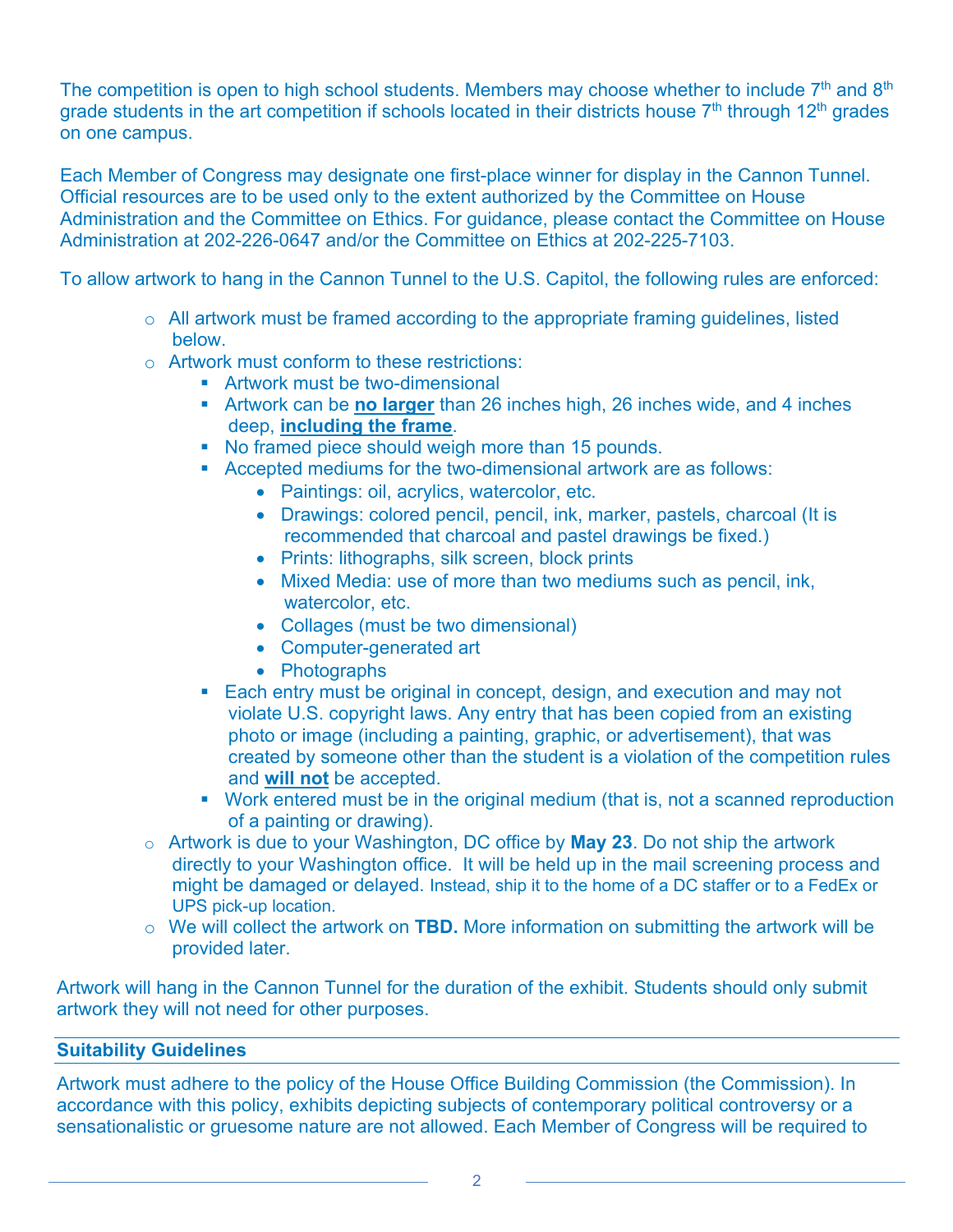submit a Letter of Support, described below, confirming that the Member has determined that the winning artwork adheres to the Commission's policy. However, if another Member of Congress requests review of any artwork for compliance with the Commission's policy, the final decision regarding the artwork's suitability for display will be made by the Commission.

# **Letter of Support (Overall Winner Only)**

Each Member of Congress will be required to submit a Letter of Support for their winning artwork. This letter is to ensure that the Member has seen the artwork before it is submitted, has taken full responsibility for its content and has certified that the artwork, in the Member's opinion, adheres to the Suitability Guidelines of the House Office Building Commission. While it is not the intent to censor any artwork, we do wish to avoid artwork that is potentially inappropriate for display in this highly travelled area leading to the Capitol. For that reason, we ask that Members carefully review the artwork for adherence to the Commission policy.

The letter must be attached to the back of the artwork when it is submitted in Washington, DC.

The letter must bear the **original signature** of the Member.

A sample Letter of Support is included below. The letter **must** contain verbatim the second paragraph ("I have viewed…").

Congressional Institute, Inc. 1700 Diagonal Road #300 Alexandria, VA 22314

Dear Congressional Institute:

On behalf of the [NUMBER] District of [STATE], I am pleased to submit [ARTWORK TITLE] by [STUDENT'S NAME] for inclusion in the 2022 Congressional Art Competition exhibit. I have selected this artwork because [EXPLANATION OF ARTWORK].

I have viewed the above-named student's artwork and approve of its content. I have reviewed the artwork and find it to be in accordance with the policy of the House Office Building Commission, which prohibits subjects that depict contemporary political controversy, or of a sensationalistic or gruesome nature. I understand that in the event of a dispute, the final decision regarding whether artwork adheres to this policy will be made by the House Office Building Commission.

If you have any questions or concerns, please contact [STAFF NAME(S)] at [EMAIL ADDRESS] or [PHONE NUMBER].

Sincerely, [MEMBER'S SIGNATURE] [MEMBER NAME] Member of Congress